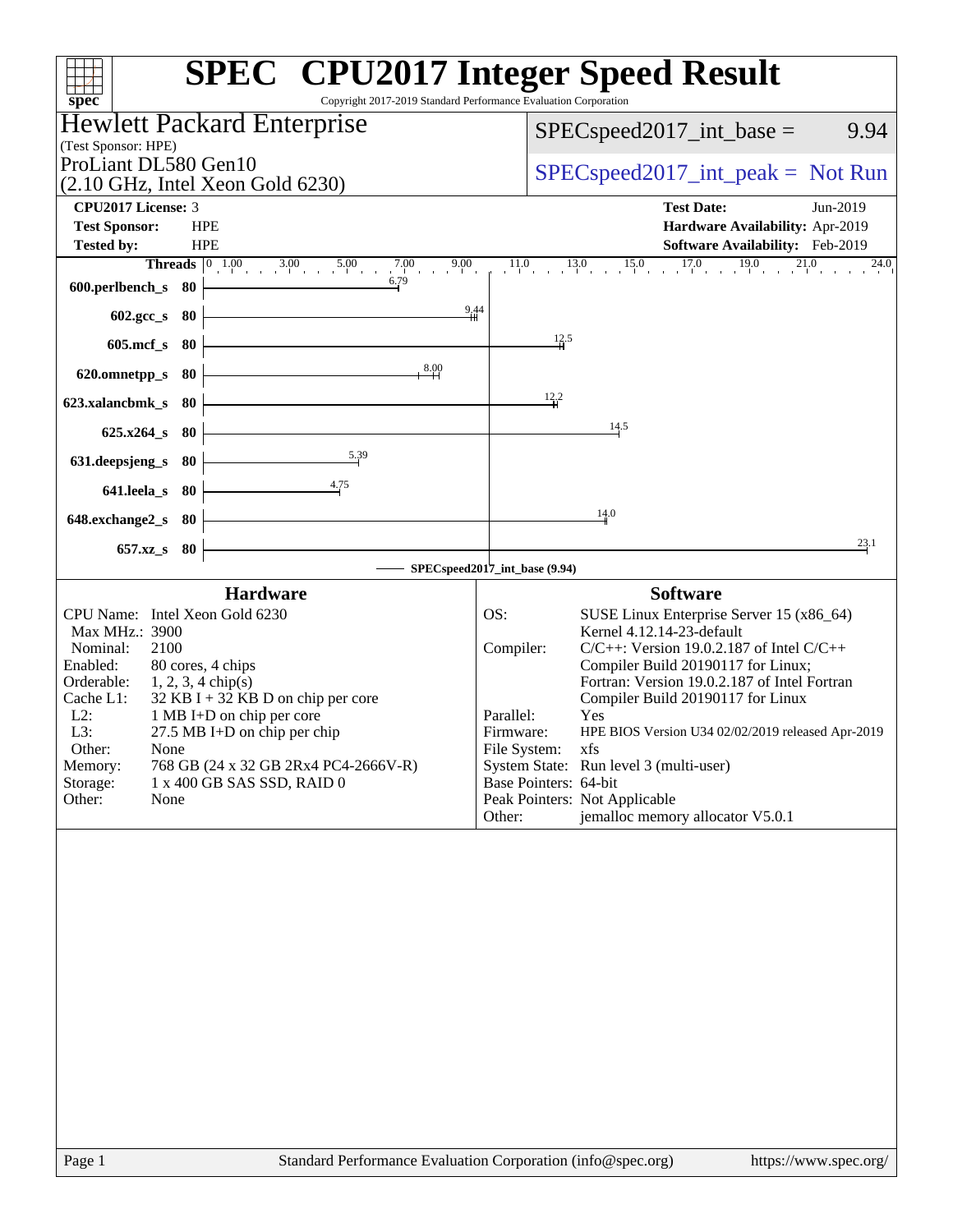

Copyright 2017-2019 Standard Performance Evaluation Corporation

# Hewlett Packard Enterprise

(Test Sponsor: HPE)

(2.10 GHz, Intel Xeon Gold 6230)

 $SPEC speed2017\_int\_base =$  9.94

# ProLiant DL580 Gen10  $SPEC speed2017\_int\_peak = Not Run$

**[Tested by:](http://www.spec.org/auto/cpu2017/Docs/result-fields.html#Testedby)** HPE **[Software Availability:](http://www.spec.org/auto/cpu2017/Docs/result-fields.html#SoftwareAvailability)** Feb-2019

**[CPU2017 License:](http://www.spec.org/auto/cpu2017/Docs/result-fields.html#CPU2017License)** 3 **[Test Date:](http://www.spec.org/auto/cpu2017/Docs/result-fields.html#TestDate)** Jun-2019 **[Test Sponsor:](http://www.spec.org/auto/cpu2017/Docs/result-fields.html#TestSponsor)** HPE **[Hardware Availability:](http://www.spec.org/auto/cpu2017/Docs/result-fields.html#HardwareAvailability)** Apr-2019

### **[Results Table](http://www.spec.org/auto/cpu2017/Docs/result-fields.html#ResultsTable)**

|                                     | <b>Base</b>    |                |       |                |       |                | <b>Peak</b> |                |                |              |                |              |                |              |
|-------------------------------------|----------------|----------------|-------|----------------|-------|----------------|-------------|----------------|----------------|--------------|----------------|--------------|----------------|--------------|
| <b>Benchmark</b>                    | <b>Threads</b> | <b>Seconds</b> | Ratio | <b>Seconds</b> | Ratio | <b>Seconds</b> | Ratio       | <b>Threads</b> | <b>Seconds</b> | <b>Ratio</b> | <b>Seconds</b> | <b>Ratio</b> | <b>Seconds</b> | <b>Ratio</b> |
| $600.$ perlbench_s                  | 80             | 261            | 6.79  | 261            | 6.80  | 262            | 6.77        |                |                |              |                |              |                |              |
| $602.\text{gcc}\sspace_{\text{-}S}$ | 80             | 422            | 9.44  | 428            | 9.31  | 419            | 9.51        |                |                |              |                |              |                |              |
| $605$ .mcf s                        | 80             | 377            | 12.5  | 381            | 12.4  | 377            | 12.5        |                |                |              |                |              |                |              |
| 620.omnetpp_s                       | 80             | 218            | 7.48  | 204            | 8.00  | 199            | 8.19        |                |                |              |                |              |                |              |
| 623.xalancbmk s                     | 80             | 116            | 12.2  | 115            | 12.3  | 116            | 12.2        |                |                |              |                |              |                |              |
| 625.x264 s                          | 80             | 122            | 14.5  | 122            | 14.5  | 122            | 14.5        |                |                |              |                |              |                |              |
| 631.deepsjeng_s                     | 80             | 266            | 5.39  | 266            | 5.39  | 266            | 5.39        |                |                |              |                |              |                |              |
| 641.leela s                         | 80             | 360            | 4.75  | 359            | 4.75  | 359            | 4.75        |                |                |              |                |              |                |              |
| 648.exchange2_s                     | 80             | 209            | 14.0  | 210            | 14.0  | 210            | <b>14.0</b> |                |                |              |                |              |                |              |
| $657.xz$ s                          | 80             | 267            | 23.1  | 268            | 23.1  | 268            | 23.1        |                |                |              |                |              |                |              |
| $SPECspeed2017\_int\_base =$        |                |                | 9.94  |                |       |                |             |                |                |              |                |              |                |              |

**[SPECspeed2017\\_int\\_peak =](http://www.spec.org/auto/cpu2017/Docs/result-fields.html#SPECspeed2017intpeak) Not Run**

Results appear in the [order in which they were run.](http://www.spec.org/auto/cpu2017/Docs/result-fields.html#RunOrder) Bold underlined text [indicates a median measurement.](http://www.spec.org/auto/cpu2017/Docs/result-fields.html#Median)

### **[Operating System Notes](http://www.spec.org/auto/cpu2017/Docs/result-fields.html#OperatingSystemNotes)**

 Stack size set to unlimited using "ulimit -s unlimited" Transparent Huge Pages enabled by default Prior to runcpu invocation Filesystem page cache synced and cleared with: sync; echo 3> /proc/sys/vm/drop\_caches

## **[General Notes](http://www.spec.org/auto/cpu2017/Docs/result-fields.html#GeneralNotes)**

Environment variables set by runcpu before the start of the run: KMP\_AFFINITY = "granularity=fine,compact" LD\_LIBRARY\_PATH = "/home/cpu2017\_u2/lib/ia32:/home/cpu2017\_u2/lib/intel64: /home/cpu2017\_u2/je5.0.1-32:/home/cpu2017\_u2/je5.0.1-64" OMP\_STACKSIZE = "192M" Binaries compiled on a system with 1x Intel Core i9-7900X CPU + 32GB RAM memory using Redhat Enterprise Linux 7.5 NA: The test sponsor attests, as of date of publication, that CVE-2017-5754 (Meltdown) is mitigated in the system as tested and documented. Yes: The test sponsor attests, as of date of publication, that CVE-2017-5753 (Spectre variant 1) is mitigated in the system as tested and documented. Yes: The test sponsor attests, as of date of publication, that CVE-2017-5715 (Spectre variant 2) is mitigated in the system as tested and documented. jemalloc, a general purpose malloc implementation built with the RedHat Enterprise 7.5, and the system compiler gcc 4.8.5 sources available from jemalloc.net or<https://github.com/jemalloc/jemalloc/releases>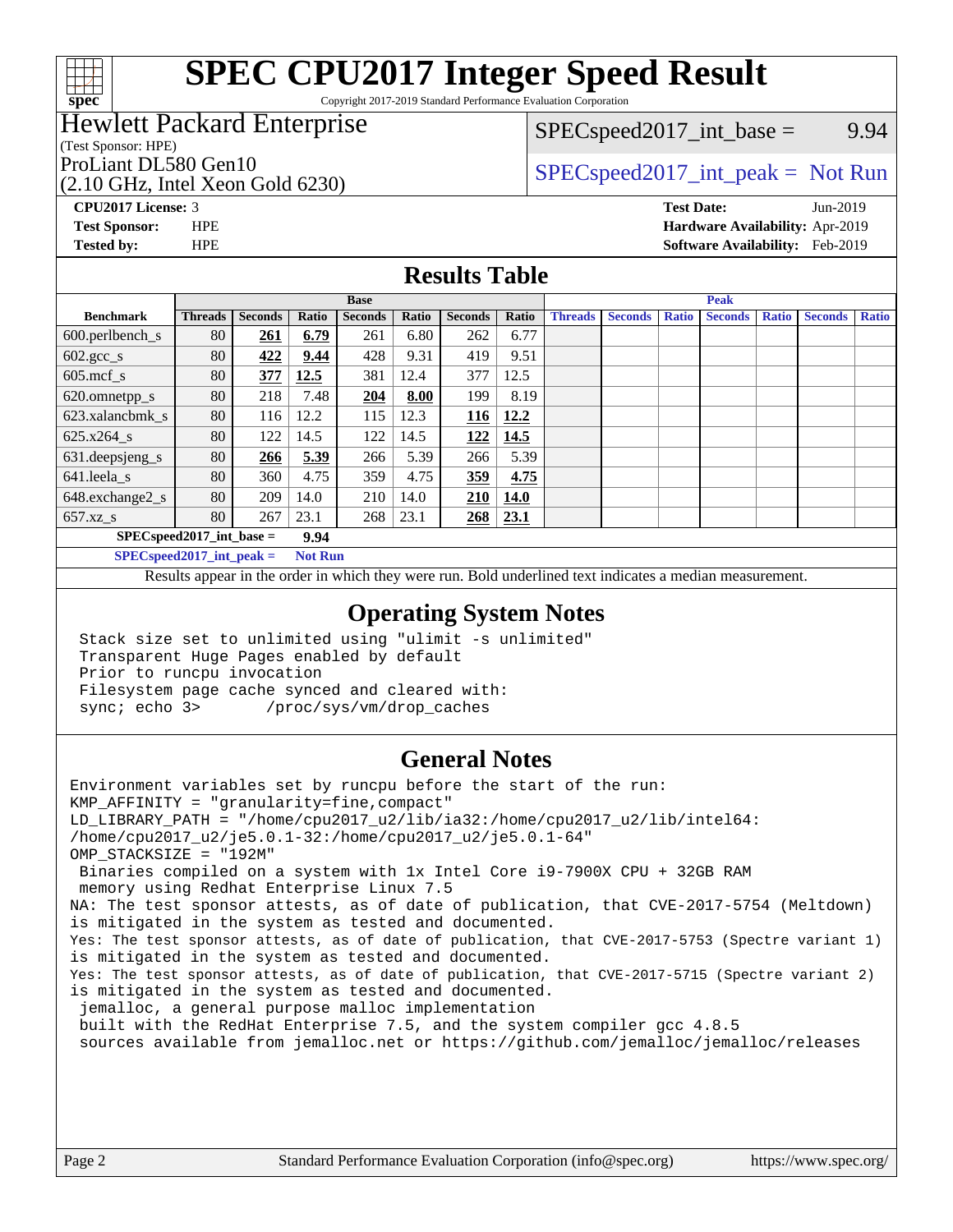Copyright 2017-2019 Standard Performance Evaluation Corporation

# Hewlett Packard Enterprise

 $SPEC speed2017\_int\_base =$  9.94

# (Test Sponsor: HPE)

(2.10 GHz, Intel Xeon Gold 6230)

ProLiant DL580 Gen10  $SPEC speed2017\_int\_peak = Not Run$ 

**[spec](http://www.spec.org/)**

 $+\!\!+\!\!$ 

**[CPU2017 License:](http://www.spec.org/auto/cpu2017/Docs/result-fields.html#CPU2017License)** 3 **[Test Date:](http://www.spec.org/auto/cpu2017/Docs/result-fields.html#TestDate)** Jun-2019 **[Test Sponsor:](http://www.spec.org/auto/cpu2017/Docs/result-fields.html#TestSponsor)** HPE **[Hardware Availability:](http://www.spec.org/auto/cpu2017/Docs/result-fields.html#HardwareAvailability)** Apr-2019 **[Tested by:](http://www.spec.org/auto/cpu2017/Docs/result-fields.html#Testedby)** HPE **[Software Availability:](http://www.spec.org/auto/cpu2017/Docs/result-fields.html#SoftwareAvailability)** Feb-2019

### **[Platform Notes](http://www.spec.org/auto/cpu2017/Docs/result-fields.html#PlatformNotes)**

Page 3 Standard Performance Evaluation Corporation [\(info@spec.org\)](mailto:info@spec.org) <https://www.spec.org/> BIOS Configuration: Hyper-Threading set to Disabled Thermal Configuration set to Maximum Cooling Memory Patrol Scrubbing set to Disabled LLC Prefetch set to Enabled LLC Dead Line Allocation set to Disabled Enhanced Processor Performance set to Enabled Workload Profile set to General Peak Frequency Compute Minimum Processor Idle Power Core C-State set to C1E State Energy/Performance Bias set to Balanced Power Workload Profile set to Custom Numa Group Size Optimization set to Flat Sysinfo program /home/cpu2017\_u2/bin/sysinfo Rev: r5974 of 2018-05-19 9bcde8f2999c33d61f64985e45859ea9 running on linux-sypg Fri Jul 27 05:43:44 2018 SUT (System Under Test) info as seen by some common utilities. For more information on this section, see <https://www.spec.org/cpu2017/Docs/config.html#sysinfo> From /proc/cpuinfo model name : Intel(R) Xeon(R) Gold 6230 CPU @ 2.10GHz 4 "physical id"s (chips) 80 "processors" cores, siblings (Caution: counting these is hw and system dependent. The following excerpts from /proc/cpuinfo might not be reliable. Use with caution.) cpu cores : 20 siblings : 20 physical 0: cores 0 1 2 3 4 8 9 10 11 12 16 17 18 19 20 24 25 26 27 28 physical 1: cores 0 1 2 3 4 8 9 10 11 12 16 17 18 19 20 24 25 26 27 28 physical 2: cores 0 1 2 3 4 8 9 10 11 12 16 17 18 19 20 24 25 26 27 28 physical 3: cores 0 1 2 3 4 8 9 10 11 12 16 17 18 19 20 24 25 26 27 28 From lscpu: Architecture: x86\_64 CPU op-mode(s): 32-bit, 64-bit Byte Order: Little Endian  $CPU(s):$  80 On-line CPU(s) list: 0-79 Thread(s) per core: 1 Core(s) per socket: 20 Socket(s): 4 NUMA node(s): 4 Vendor ID: GenuineIntel CPU family: 6 Model: 85 Model name: Intel(R) Xeon(R) Gold 6230 CPU @ 2.10GHz **(Continued on next page)**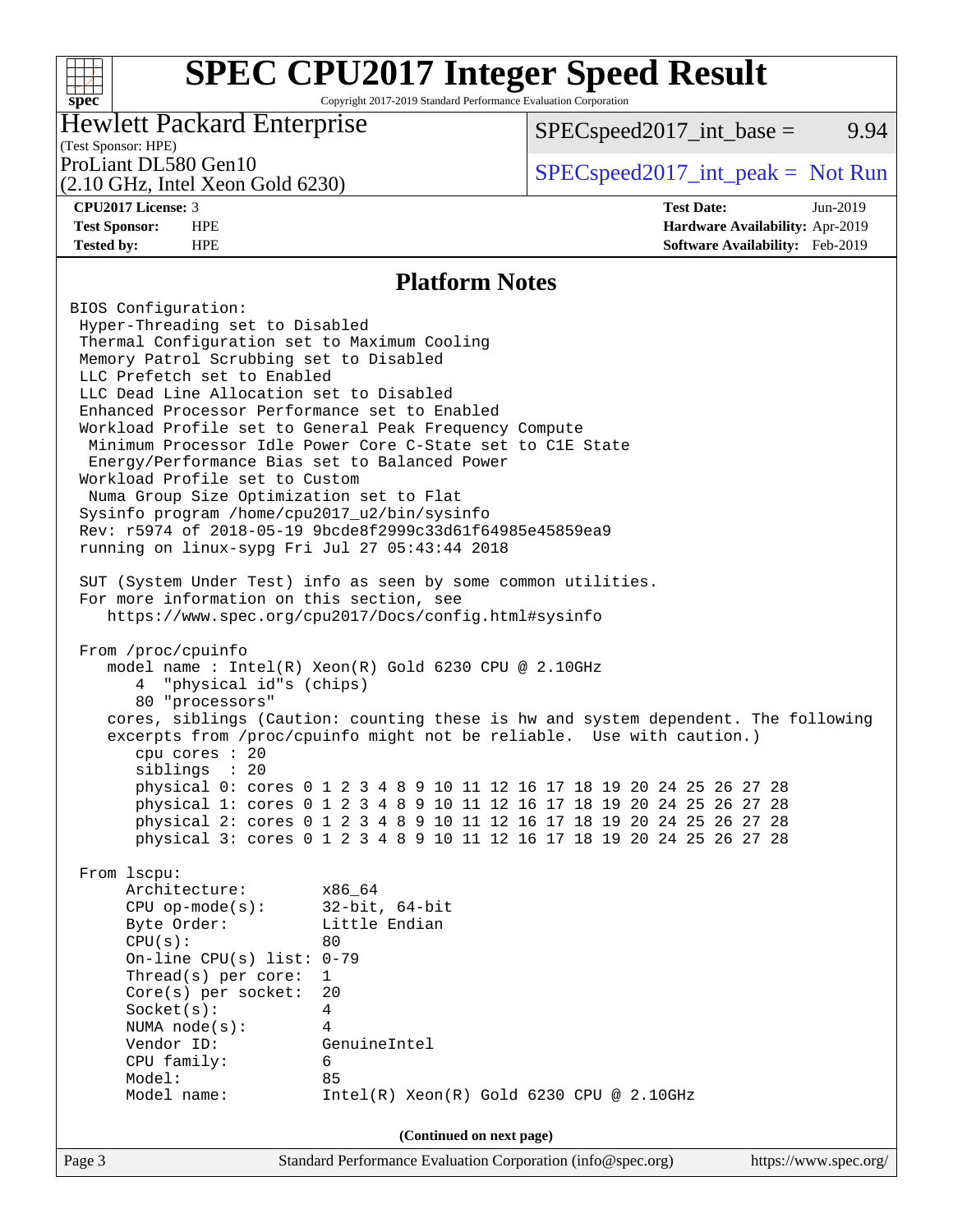Copyright 2017-2019 Standard Performance Evaluation Corporation

# Hewlett Packard Enterprise

 $SPEC speed2017\_int\_base =$  9.94

(Test Sponsor: HPE)

(2.10 GHz, Intel Xeon Gold 6230)

ProLiant DL580 Gen10  $SPEC speed2017\_int\_peak = Not Run$ 

#### **[CPU2017 License:](http://www.spec.org/auto/cpu2017/Docs/result-fields.html#CPU2017License)** 3 **[Test Date:](http://www.spec.org/auto/cpu2017/Docs/result-fields.html#TestDate)** Jun-2019

**[spec](http://www.spec.org/)**

 $+\!\!+\!\!$ 

**[Test Sponsor:](http://www.spec.org/auto/cpu2017/Docs/result-fields.html#TestSponsor)** HPE **[Hardware Availability:](http://www.spec.org/auto/cpu2017/Docs/result-fields.html#HardwareAvailability)** Apr-2019 **[Tested by:](http://www.spec.org/auto/cpu2017/Docs/result-fields.html#Testedby)** HPE **[Software Availability:](http://www.spec.org/auto/cpu2017/Docs/result-fields.html#SoftwareAvailability)** Feb-2019

### **[Platform Notes \(Continued\)](http://www.spec.org/auto/cpu2017/Docs/result-fields.html#PlatformNotes)**

| Stepping:       |              |                         |                            |  |
|-----------------|--------------|-------------------------|----------------------------|--|
| CPU MHz:        | 2100.000     |                         |                            |  |
| BogoMIPS:       | 4200.00      |                         |                            |  |
| Virtualization: | $VT - x$     |                         |                            |  |
|                 | $L1d$ cache: | 32K                     |                            |  |
|                 | Lli cache:   | 32K                     |                            |  |
| $L2$ cache:     |              | 1024K                   |                            |  |
| $L3$ cache:     |              |                         | 28160K                     |  |
|                 |              | NUMA $node0$ $CPU(s)$ : | $0 - 19$                   |  |
|                 |              | NUMA $node1$ $CPU(s)$ : | $20 - 39$                  |  |
|                 |              | NUMA $node2$ $CPU(s):$  | $40 - 59$                  |  |
|                 |              | NUMA $node3$ $CPU(s)$ : | $60 - 79$                  |  |
| F1200           |              |                         | $f_{\text{min}}$ $\tau$ mo |  |

Flags: fpu vme de pse tsc msr pae mce cx8 apic sep mtrr pge mca cmov pat pse36 clflush dts acpi mmx fxsr sse sse2 ss ht tm pbe syscall nx pdpe1gb rdtscp lm constant\_tsc art arch\_perfmon pebs bts rep\_good nopl xtopology nonstop\_tsc cpuid aperfmperf tsc\_known\_freq pni pclmulqdq dtes64 monitor ds\_cpl vmx smx est tm2 ssse3 sdbg fma cx16 xtpr pdcm pcid dca sse4\_1 sse4\_2 x2apic movbe popcnt tsc\_deadline\_timer aes xsave avx f16c rdrand lahf\_lm abm 3dnowprefetch cpuid\_fault epb cat\_l3 cdp\_l3 invpcid\_single intel\_ppin mba tpr\_shadow vnmi flexpriority ept vpid fsgsbase tsc\_adjust bmi1 hle avx2 smep bmi2 erms invpcid rtm cqm mpx rdt\_a avx512f avx512dq rdseed adx smap clflushopt clwb intel\_pt avx512cd avx512bw avx512vl xsaveopt xsavec xgetbv1 xsaves cqm\_llc cqm\_occup\_llc cqm\_mbm\_total cqm\_mbm\_local ibpb ibrs stibp dtherm ida arat pln pts pku ospke avx512\_vnni arch\_capabilities ssbd

```
 /proc/cpuinfo cache data
cache size : 28160 KB
```
Page 4 Standard Performance Evaluation Corporation [\(info@spec.org\)](mailto:info@spec.org) <https://www.spec.org/> From numactl --hardware WARNING: a numactl 'node' might or might not correspond to a physical chip. available: 4 nodes (0-3) node 0 cpus: 0 1 2 3 4 5 6 7 8 9 10 11 12 13 14 15 16 17 18 19 node 0 size: 193117 MB node 0 free: 192565 MB node 1 cpus: 20 21 22 23 24 25 26 27 28 29 30 31 32 33 34 35 36 37 38 39 node 1 size: 193503 MB node 1 free: 193337 MB node 2 cpus: 40 41 42 43 44 45 46 47 48 49 50 51 52 53 54 55 56 57 58 59 node 2 size: 193532 MB node 2 free: 193156 MB node 3 cpus: 60 61 62 63 64 65 66 67 68 69 70 71 72 73 74 75 76 77 78 79 node 3 size: 193530 MB node 3 free: 193361 MB node distances: node 0 1 2 3<br>0: 10 21 21 21 0: 10 21 21 21 1: 21 10 21 21 2: 21 21 10 21 **(Continued on next page)**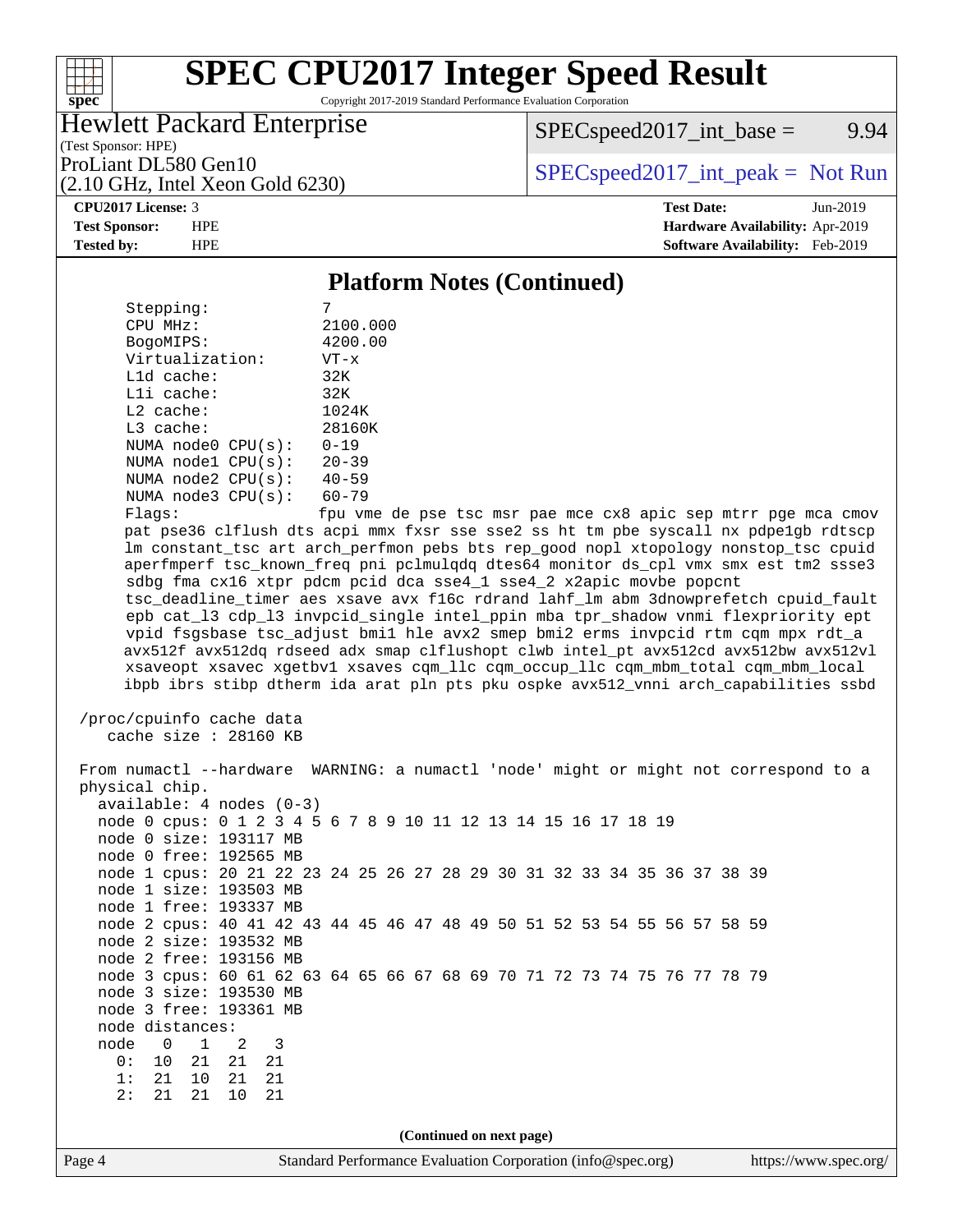### **[SPEC CPU2017 Integer Speed Result](http://www.spec.org/auto/cpu2017/Docs/result-fields.html#SPECCPU2017IntegerSpeedResult)**  $+\ +$ Copyright 2017-2019 Standard Performance Evaluation Corporation **[spec](http://www.spec.org/)** Hewlett Packard Enterprise  $SPEC speed2017\_int\_base =$  9.94 (Test Sponsor: HPE) ProLiant DL580 Gen10  $SPEC speed2017\_int\_peak = Not Run$ (2.10 GHz, Intel Xeon Gold 6230) **[CPU2017 License:](http://www.spec.org/auto/cpu2017/Docs/result-fields.html#CPU2017License)** 3 **[Test Date:](http://www.spec.org/auto/cpu2017/Docs/result-fields.html#TestDate)** Jun-2019 **[Test Sponsor:](http://www.spec.org/auto/cpu2017/Docs/result-fields.html#TestSponsor)** HPE **[Hardware Availability:](http://www.spec.org/auto/cpu2017/Docs/result-fields.html#HardwareAvailability)** Apr-2019 **[Tested by:](http://www.spec.org/auto/cpu2017/Docs/result-fields.html#Testedby)** HPE **[Software Availability:](http://www.spec.org/auto/cpu2017/Docs/result-fields.html#SoftwareAvailability)** Feb-2019 **[Platform Notes \(Continued\)](http://www.spec.org/auto/cpu2017/Docs/result-fields.html#PlatformNotes)** 3: 21 21 21 10 From /proc/meminfo MemTotal: 792251496 kB HugePages\_Total: 0 Hugepagesize: 2048 kB From /etc/\*release\* /etc/\*version\* os-release: NAME="SLES" VERSION="15" VERSION\_ID="15" PRETTY NAME="SUSE Linux Enterprise Server 15" ID="sles" ID\_LIKE="suse" ANSI\_COLOR="0;32" CPE\_NAME="cpe:/o:suse:sles:15" uname -a: Linux linux-sypg 4.12.14-23-default #1 SMP Tue May 29 21:04:44 UTC 2018 (cd0437b) x86\_64 x86\_64 x86\_64 GNU/Linux Kernel self-reported vulnerability status: CVE-2017-5754 (Meltdown): Not affected CVE-2017-5753 (Spectre variant 1): Mitigation: \_\_user pointer sanitization CVE-2017-5715 (Spectre variant 2): Mitigation: Indirect Branch Restricted Speculation, IBPB, IBRS\_FW run-level 3 Jul 27 05:42 SPEC is set to: /home/cpu2017\_u2 Filesystem Type Size Used Avail Use% Mounted on /dev/sda1 xfs 894G 72G 823G 9% /home Additional information from dmidecode follows. WARNING: Use caution when you interpret this section. The 'dmidecode' program reads system data which is "intended to allow hardware to be accurately determined", but the intent may not be met, as there are frequent changes to hardware, firmware, and the "DMTF SMBIOS" standard. BIOS HPE U34 02/02/2019 Memory: 24x UNKNOWN NOT AVAILABLE 24x UNKNOWN NOT AVAILABLE 32 GB 2 rank 2666 (End of data from sysinfo program)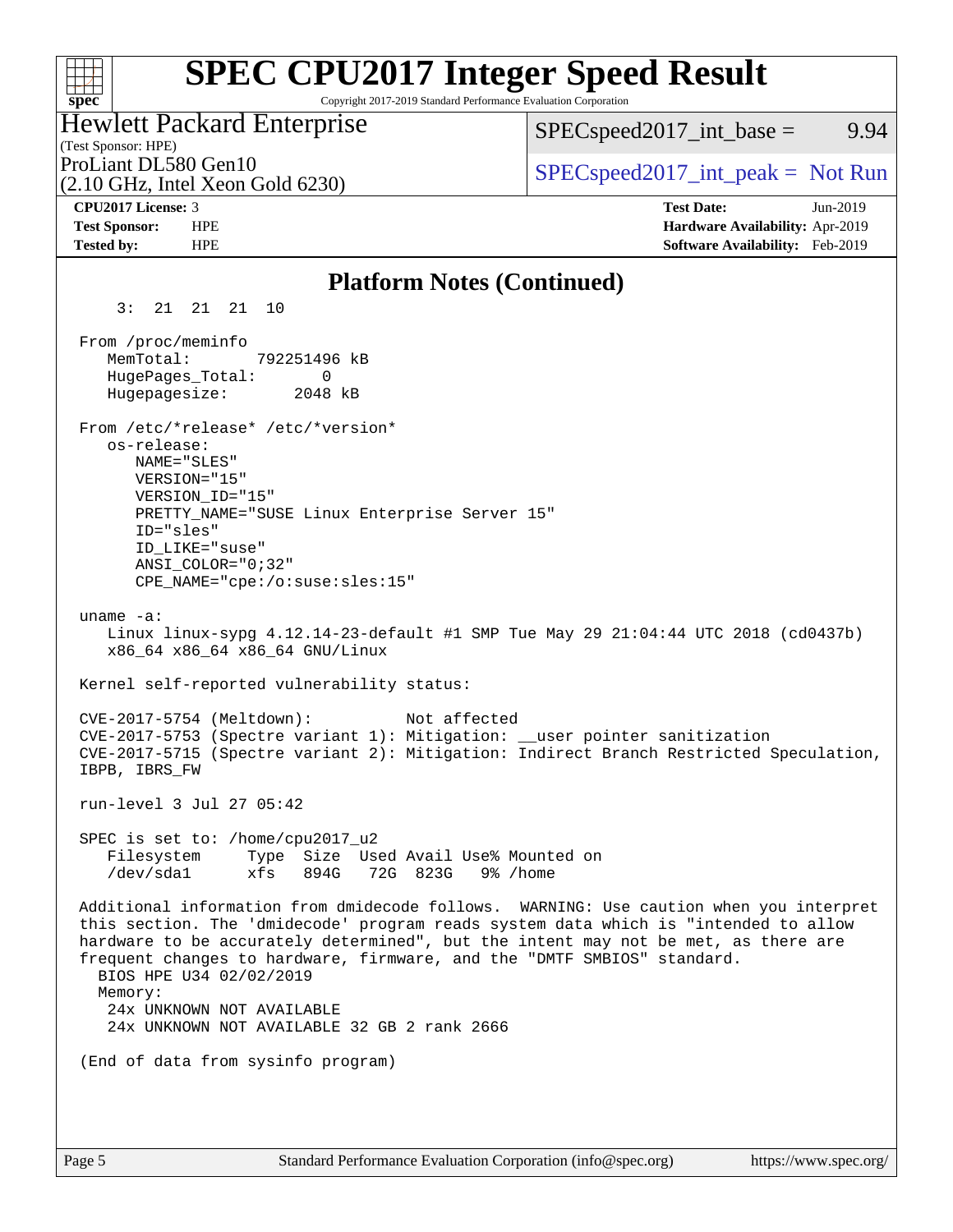|  | spe | C |  |
|--|-----|---|--|

Copyright 2017-2019 Standard Performance Evaluation Corporation

# Hewlett Packard Enterprise

[SPECspeed2017\\_int\\_base =](http://www.spec.org/auto/cpu2017/Docs/result-fields.html#SPECspeed2017intbase) 9.94

# (Test Sponsor: HPE)

(2.10 GHz, Intel Xeon Gold 6230)

ProLiant DL580 Gen10  $SPEC speed2017\_int\_peak = Not Run$ 

**[Tested by:](http://www.spec.org/auto/cpu2017/Docs/result-fields.html#Testedby)** HPE **[Software Availability:](http://www.spec.org/auto/cpu2017/Docs/result-fields.html#SoftwareAvailability)** Feb-2019

**[CPU2017 License:](http://www.spec.org/auto/cpu2017/Docs/result-fields.html#CPU2017License)** 3 **[Test Date:](http://www.spec.org/auto/cpu2017/Docs/result-fields.html#TestDate)** Jun-2019 **[Test Sponsor:](http://www.spec.org/auto/cpu2017/Docs/result-fields.html#TestSponsor)** HPE **[Hardware Availability:](http://www.spec.org/auto/cpu2017/Docs/result-fields.html#HardwareAvailability)** Apr-2019

## **[Compiler Version Notes](http://www.spec.org/auto/cpu2017/Docs/result-fields.html#CompilerVersionNotes)**

| 600.perlbench $s(base)$ 602.qcc $s(base)$ 605.mcf $s(base)$ 625.x264 $s(base)$<br>CC.<br>$657.xx$ s(base)                                                                            |
|--------------------------------------------------------------------------------------------------------------------------------------------------------------------------------------|
| Intel(R) C Intel(R) 64 Compiler for applications running on Intel(R) 64,<br>Version 19.0.2.187 Build 20190117                                                                        |
| Copyright (C) 1985-2019 Intel Corporation. All rights reserved.                                                                                                                      |
| CXXC 620.omnetpp $s(base)$ 623.xalancbmk $s(base)$ 631.deepsjeng $s(base)$<br>$641.$ leela $s(base)$                                                                                 |
| Intel(R) $C++$ Intel(R) 64 Compiler for applications running on Intel(R) 64,<br>Version 19.0.2.187 Build 20190117<br>Copyright (C) 1985-2019 Intel Corporation. All rights reserved. |
| 648.exchange2 s(base)<br>FC.                                                                                                                                                         |
| $Intel(R)$ Fortran Intel(R) 64 Compiler for applications running on Intel(R)<br>64, Version 19.0.2.187 Build 20190117                                                                |
| Copyright (C) 1985-2019 Intel Corporation. All rights reserved.                                                                                                                      |

# **[Base Compiler Invocation](http://www.spec.org/auto/cpu2017/Docs/result-fields.html#BaseCompilerInvocation)**

[C benchmarks](http://www.spec.org/auto/cpu2017/Docs/result-fields.html#Cbenchmarks): [icc -m64 -std=c11](http://www.spec.org/cpu2017/results/res2019q2/cpu2017-20190610-15059.flags.html#user_CCbase_intel_icc_64bit_c11_33ee0cdaae7deeeab2a9725423ba97205ce30f63b9926c2519791662299b76a0318f32ddfffdc46587804de3178b4f9328c46fa7c2b0cd779d7a61945c91cd35)

[C++ benchmarks:](http://www.spec.org/auto/cpu2017/Docs/result-fields.html#CXXbenchmarks) [icpc -m64](http://www.spec.org/cpu2017/results/res2019q2/cpu2017-20190610-15059.flags.html#user_CXXbase_intel_icpc_64bit_4ecb2543ae3f1412ef961e0650ca070fec7b7afdcd6ed48761b84423119d1bf6bdf5cad15b44d48e7256388bc77273b966e5eb805aefd121eb22e9299b2ec9d9)

[Fortran benchmarks](http://www.spec.org/auto/cpu2017/Docs/result-fields.html#Fortranbenchmarks): [ifort -m64](http://www.spec.org/cpu2017/results/res2019q2/cpu2017-20190610-15059.flags.html#user_FCbase_intel_ifort_64bit_24f2bb282fbaeffd6157abe4f878425411749daecae9a33200eee2bee2fe76f3b89351d69a8130dd5949958ce389cf37ff59a95e7a40d588e8d3a57e0c3fd751)

# **[Base Portability Flags](http://www.spec.org/auto/cpu2017/Docs/result-fields.html#BasePortabilityFlags)**

 600.perlbench\_s: [-DSPEC\\_LP64](http://www.spec.org/cpu2017/results/res2019q2/cpu2017-20190610-15059.flags.html#b600.perlbench_s_basePORTABILITY_DSPEC_LP64) [-DSPEC\\_LINUX\\_X64](http://www.spec.org/cpu2017/results/res2019q2/cpu2017-20190610-15059.flags.html#b600.perlbench_s_baseCPORTABILITY_DSPEC_LINUX_X64) 602.gcc\_s: [-DSPEC\\_LP64](http://www.spec.org/cpu2017/results/res2019q2/cpu2017-20190610-15059.flags.html#suite_basePORTABILITY602_gcc_s_DSPEC_LP64) 605.mcf\_s: [-DSPEC\\_LP64](http://www.spec.org/cpu2017/results/res2019q2/cpu2017-20190610-15059.flags.html#suite_basePORTABILITY605_mcf_s_DSPEC_LP64) 620.omnetpp\_s: [-DSPEC\\_LP64](http://www.spec.org/cpu2017/results/res2019q2/cpu2017-20190610-15059.flags.html#suite_basePORTABILITY620_omnetpp_s_DSPEC_LP64)

**(Continued on next page)**

Page 6 Standard Performance Evaluation Corporation [\(info@spec.org\)](mailto:info@spec.org) <https://www.spec.org/>